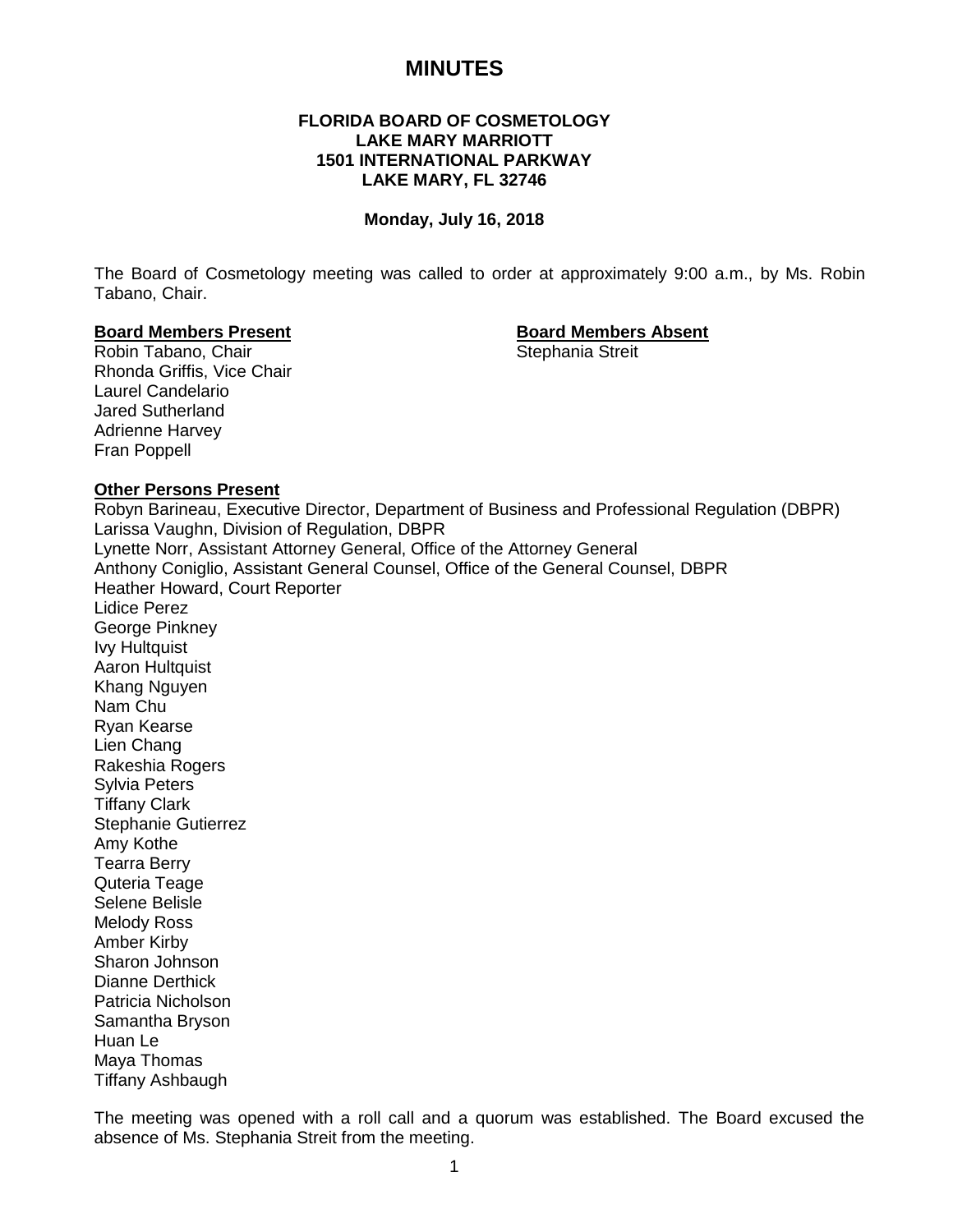# **DISCIPLINARY MATTERS**

# **Informal Hearing**

Mr. Anthony Coniglio, Assistant General Counsel, presented the following cases for consideration by the Board. The Board found that the Respondents were properly served with the Administrative Complaint, that there was competent and substantial evidence to support the allegations as set forth in the Administrative Complaint and adopts them as the findings of fact and conclusions of law of the Board and imposed the penalties shown below:

- A+ Nails & Spa; North Miami Beach; Case No. 2017053319 \$500 fine and \$80.39 costs to be paid within six months
- Lien Achang; Miami; Case No. 2017038711 \$146.57 costs only; Revocation of license FV9601395 Appearance at a future meeting for re-licensure was waived
- Jasmine Solano; Pembroke Pines; Case No. 2017036694 \$125.56 costs only; Revocation of license FS902315
- Maria Ronzon; Key West; Case No. 2017039179 \$65.96 costs only; Revocation of license FS900804 Appearance at a future meeting for re-licensure was waived
- Nathaly Palet; Hialeah; Case No. 2017038890 \$103.55 costs only; Revocation of license FS898200
- Teresa Duran; Key West; Case No. 2017038952 \$25.77 costs only; Revocation of license FS900510
- Jerome Davis; Boynton Beach; Case No. 2017023602 \$500 fine and \$175.32 costs to be paid within six months
- Johnny Walker; Cocoa; Case No. 2016051742 \$1,000 fine and \$328.11 costs to be paid within six months
- Paul Lombano; Rio Rancho, NM; Case No. 2017017041 \$500 fine and \$79.61 costs to be paid within six months
- Claudette Pierre; Ft. Lauderdale; Case No. 2017037630 \$106.47 costs only; Revocation of license FS901916
- Misalina Figueroa; Orlando; Case No. 2017017778 \$210.31 costs only; Revocation of license CL1260264

# **Motion for Waiver of Rights and Final Order**

Mr. Coniglio presented the following cases for consideration by the Board. The Board found that the Respondents were properly served with the Administrative Complaint, the Respondents failed to respond within 21 days thereby waiving their right to elect a hearing in this matter, that the Board accept the allegations as stated in the Administrative Complaint and adopt them as the findings of fact and conclusions of law of the Board and imposed the penalties shown below:

• Latoya Hunter-Morrison; Margate; Case No. 2017051056 \$500 fine and \$102.86 costs to be paid within six months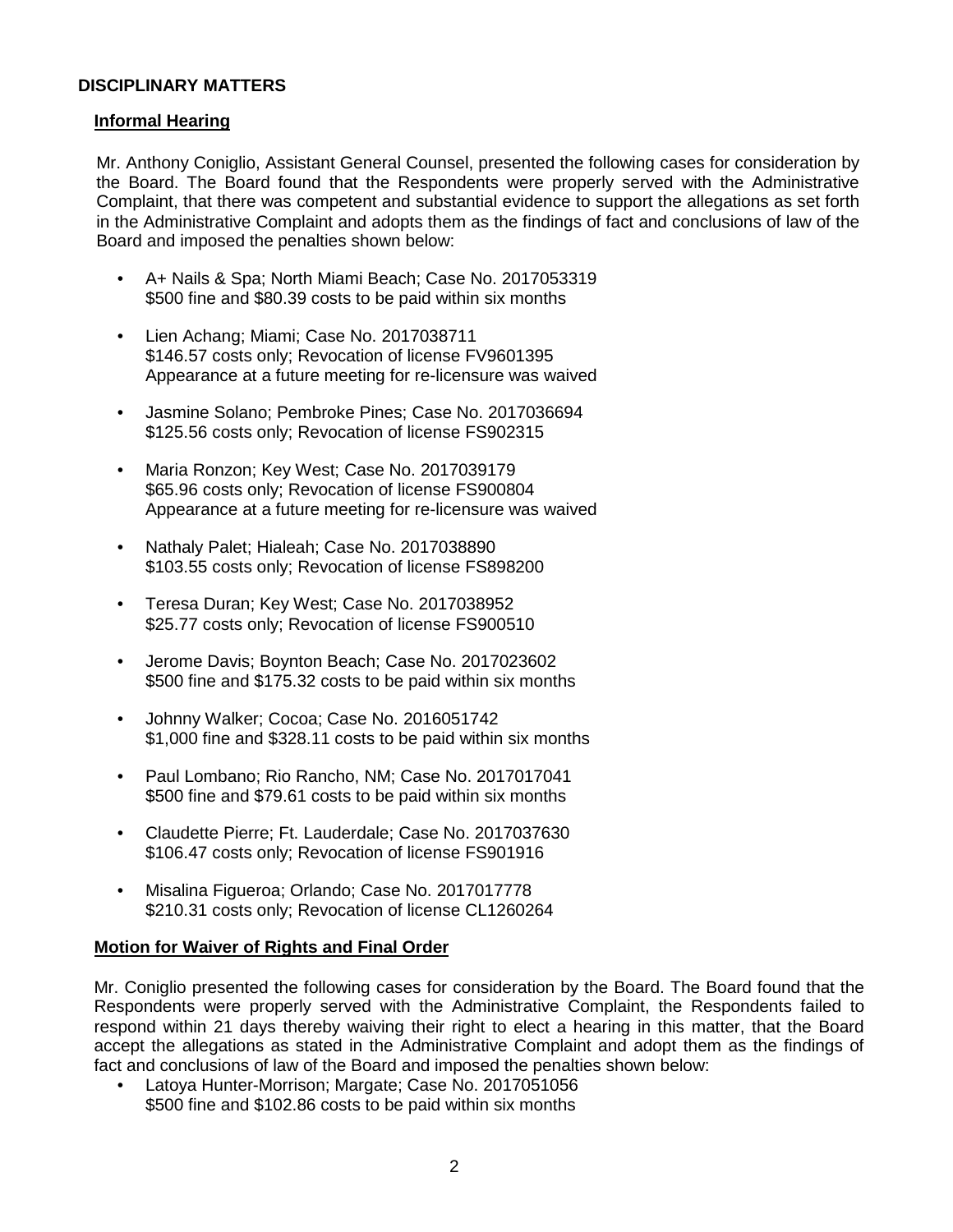- Viet Quoc Nguyen; Boynton Beach; Case No. 2017053617 \$500 fine and \$129.78 costs to be paid within six months
- Ache Beauty Salon; Hialeah; Case No. 2017049089 \$500 fine and \$36.12 costs to be paid within six months
- Adriana Pagan; Aventura; Case No. 2017039187 \$76.12 costs only; Revocation of license FS899891
- Alexandra Puentes; Miami; Case No. 2017039165 \$94.77 costs only; Revocation of license FS898104
- Anet Gutierrez; Miami; Case No. 2017039134 \$13.55 costs only; Revocation of license FV9601823
- Angelica Lopera; Miami; Case No. 2017038650 \$93.13 costs only; Revocation of license FS898497
- Anisleydis Hernandez; Hollywood; Case No. 2017037597 \$79.09 costs only; Revocation of license FS898018
- Betty Comery; Key West; Case No. 2017038880 \$81.07 costs only; Revocation of license FS900511
- Big Tyme; Cooper City; Case No. 2017044604 \$650 fine and \$64.53 costs to be paid within six months
- Brandi Neal; Quincy; Case No. 2016056196 \$1,000 fine and \$52.68 costs to be paid within six months
- Cecilio Matias; Miami; Case No. 2016048281 \$129.08 costs only
- Claudia Pedraza; Royal Palm Beach; Case No. 2017037630 \$76.12 costs only; Revocation of license FV9601153
- Danay Calzada; Cape Coral; Case No. 2017038894 \$161.24 costs only; Revocation of license FV9597032
- DBA Hair Divine and Duy Nguyen; Boynton Beach; Case Nos. 2017026771 & 2017034822 \$500 fine and \$193.88 costs to be paid within six months
- Geysa Martinez; Hialeah; Case No. 2017038649 \$86.44 costs only; Revocation of license FV9598308
- Giovannella Escalona; Bal Harbour; Case No. 2017039111 \$98.38 costs only; Revocation of license FV9600406
- Jony Gomez; Miami; Case No. 2017037935 \$88.75 costs only; Revocation of license CL1260977
- Judeen May; Coconut Creek; Case No. 2017037627 \$79.09 costs only; Revocation of license FS899355
- Kelly Pita; Miami; Case No. 2017039167 \$101.54 costs only; Revocation of license FV9599011
- Krispy Klean Kutz; Lauderdale Lakes; Case No. 2016058225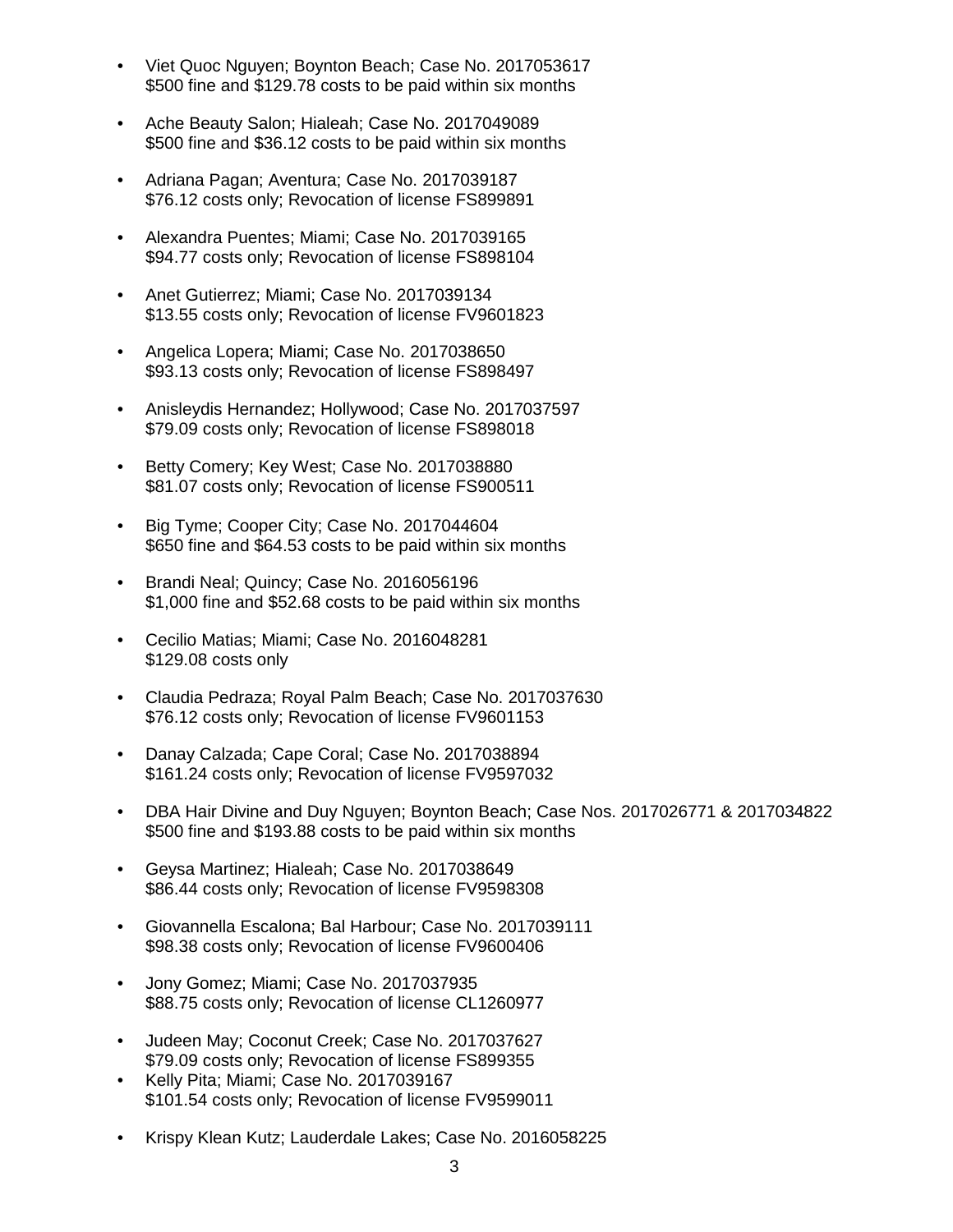\$500 fine and \$80.39 costs to be paid within six months

- Lavish Day Spa; Clearwater; Case No. 2017041066 \$500 fine and \$370.34 costs to be paid within six months
- Leanna Caicedo; West Palm Beach; Case No. 2017045112 \$98.79 costs only; Revocation of license FB9759690
- Leslie Ruiz; Clearwater; Case No. 2017048188 \$500 fine and \$66.81 costs to be paid within six months
- Loan Truong; North Miami Beach; Case No. 2017053880 \$500 fine and \$59.03 costs to be paid within six months
- Lujania Ortega; Miami; Case No. 2017038681 \$93.13 costs only; Revocation of license FS901376
- Madeleine Molleda; Miami; Case No. 2017037930 \$74.43 costs only; Revocation of license FV9600778
- Maralys Brito; Miami; Case No. 2017038708 \$109.46 costs only; Revocation of license FS900699
- Michael Jones; Tampa; Case No. 2017040045 \$1,000 fine and \$229.10 costs to be paid within six months
- Monika Thornhill; St. Petersburg; Case No. 2017050676 \$500 fine and \$146.73 costs to be paid within six months
- Nail Lounge West 1 and Huong Nguyen; Boynton Beach; Case Nos. 2017032493 & 2017035906 \$500 fine and \$410.76 costs to be paid within six months
- Nail Studio & Spa and Binh Pham; Boynton Beach; Case Nos. 2017048041 & 2017051317 \$500 fine and \$294.21 costs to be paid within six months
- Natali Bello; Miami; Case No. 2017037932 \$88.01 costs only; Revocation of license FS902062
- Nick's Barber Salon; Green Acres; Case No. 2017046170 \$1,600 fine and \$146.74 costs to be paid within six months Suspension of license CE9971221 until all outstanding fines and costs are paid in full
- Red Nails and Hanh Le; Boca Raton; Case Nos. 2017047002 & 2017047025 \$600 fine and \$288.45 costs to be paid within six months
- Reigning Diamonds; Kissimmee; Case No. 2017025779 \$500 fine and \$399 costs to be paid within six months
- Sujail Courtois; Kapolei, Hawaii; Case No. 2017039007 \$94.96 costs only; Revocation of license FS900097
- Tatyana Kaminski; Miami; Case No. 2017039192 \$140.42 costs only; Revocation of license FS899740
- Vania Garcia; Coral Gables; Case No. 2017037952 \$61.53 costs only; Revocation of license FV9597031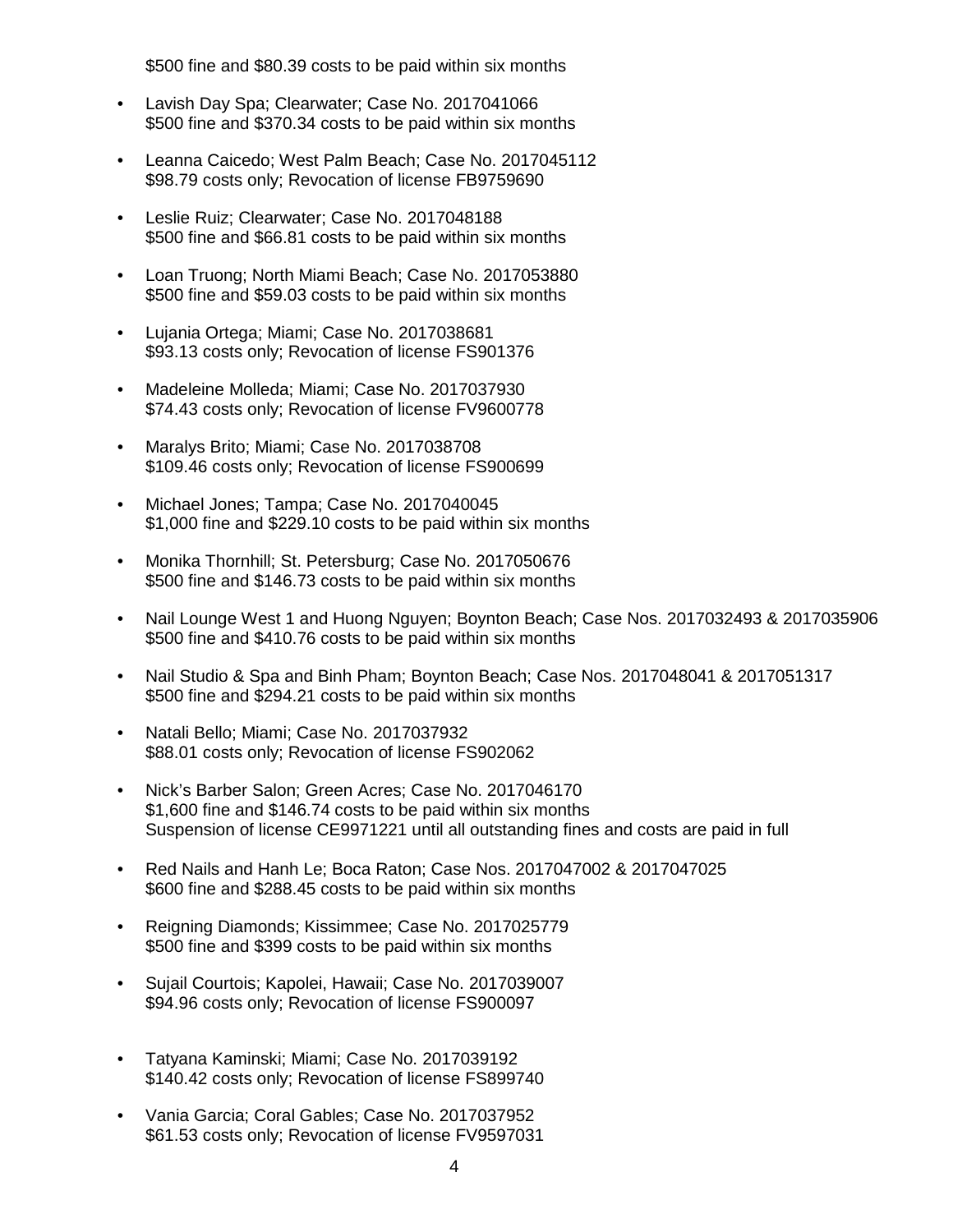- Viviana Zabala; Miami; Case No. 2017037818 \$127.64 costs only; Revocation of license FS899896
- Yordany Lopez; Hialeah; Case No. 2017037947 \$140.12 costs only; Revocation of license FV9600346

# **Settlement Stipulation**

Mr. Coniglio presented the following cases for consideration by the Board. The Board moved to adopt the Stipulation of the parties as the Board's final action in this matter and incorporate it and all of its terms into a final order and imposed the penalties shown below:

- Amy Kothe; Stuart; Case No. 2017044554 \$500 fine and \$135.88 costs to be paid within six months
- D Salon and Debra Ippolito; Stuart; Case Nos. 2017042798 & 2017044530 \$500 fine and \$290.87 costs to be paid within six months
- LV Nails; Eustis; Case No. 2017027578 \$500 fine and \$481.94 costs to be paid within six months
- Tina's Nail Studio and Lee Duong; Boynton Beach; Case Nos. 2017048044 & 2017051336 \$500 fine and \$259.55 costs to be paid within six months
- Crystal Nails; Orlando; Case No. 2017037299 \$500 fine and \$258.70 costs to be paid within six months
- Winter Park Nails TM; Orlando; Case No. 2017036725 \$500 fine and \$149.82 costs to be paid within six months
- Hi Tek Nails; Seminole; Case No. 2017033003 \$500 fine and \$130.31 costs to be paid within six months
- NAILS4U; Springhill; Case No. 2017010816 \$500 fine and \$130.31 costs to be paid within six months
- Princess Nails; Sarasota; Case No. 2017013560 \$500 fine and \$121.04 costs to be paid within six months

# **Voluntary Relinquishment**

Mr. Coniglio presented the following cases for consideration by the Board. The Board moved to the Voluntary Relinquishment agreements as the Board's final action in this matter and incorporate it and all of its terms into a final order and imposed the penalties shown below:

- Yadira Aguien; Miami; Case No. 2017038697 \$68.79 costs only; Voluntary relinquishment of license FV9599155
- Milay Prieto; Miami; Case No. 2017045163 \$40.65 costs only; Voluntary relinquishment of license FS900801
- Driacned Nunez; Miami; Case No. 2017037968 \$40.65 costs only; Voluntary relinquishment of license FV9598753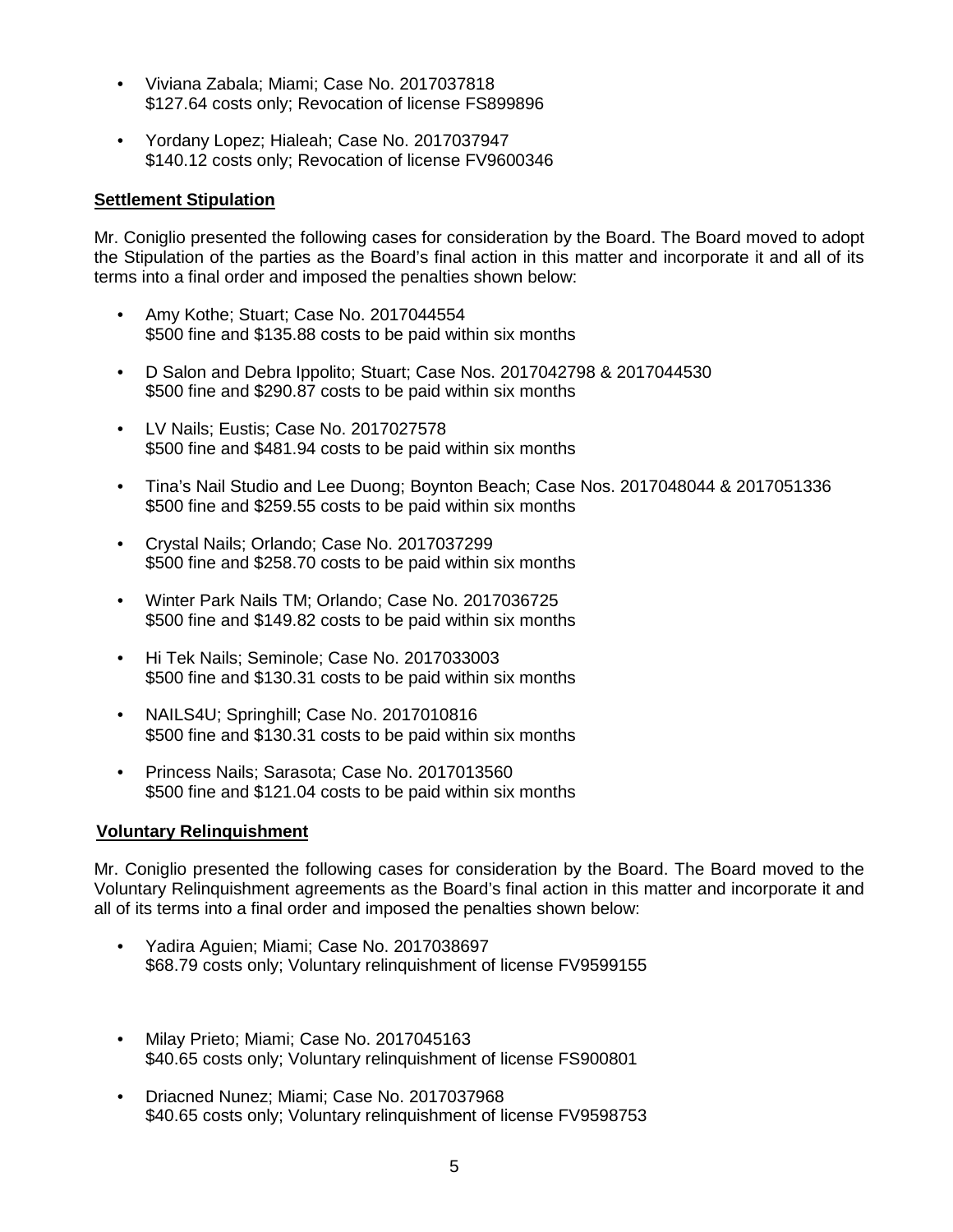- Renata Almeida; Naples; Case No. 2017038510 \$110.41 costs only; Voluntary relinquishment of license FS900672
- Yoliana Lagatta; Naples; Case No. 2017038505 \$116.64 costs only; Voluntary relinquishment of license FS901795
- Dipika Patel; Palm City; Case No. 2017037592 \$132.22 costs only; Voluntary relinquishment of license FS899357
- Gioconda Blanco; Doral; Case No. 2017038903 \$97.14 costs only; Voluntary relinquishment of license FS901267
- Yadira Aldana; Miami; Case No. 2017038692 \$73 costs only; Voluntary relinquishment of license FV9596964
- Odalys Hernandez; Miami; Case No. 2017038691 \$73 costs only; Voluntary relinquishment of license FS901117
- Magalys Molina; Miami; Case No. 2017045120 \$161.24 costs only; Voluntary relinquishment of license FS901836
- Monica Mendez; Miami; Case No. 2017038643 \$102.70 costs only; Voluntary relinquishment of license FS900055
- Dania Victores; Miami; Case No. 2017045195 \$76.20 costs only; Voluntary relinquishment of license FS901767
- Liubis Casas; Miami; Case No. 2017038705 \$140.76 costs only; Voluntary relinquishment of license FV9602728
- Yudisleidy Infante; Miami; Case No. 2017040968 \$91.42 costs only; Voluntary relinquishment of license CL1260136
- Anisley Rodriguez; Hialeah; Case No. 2017040979 \$120.95 costs only; Voluntary relinquishment of license FS899756
- Leydis Rodriguez; Hialeah; Case No. 2017039181 \$125.48 costs only; Voluntary relinquishment of license FV9599642
- Lidice Perez; Hialeah; Case No. 2017039174 \$147.19 costs only; Voluntary relinquishment of license FV9599187 Appearance at a future meeting for re-licensure was waived
- Adis Cruz; Miami; Case No. 2017039005 \$91.60 costs only; Voluntary relinquishment of license FV9599979
- Yanet Duenas; Miami; Case No. 2017038955 \$78.94 costs only; Voluntary relinquishment of license FS9602642
- Sulema Calixto; Hialeah; Case No. 2017038900 \$57.44 costs only; Voluntary relinquishment of license FV9598628
- Tonya Pereira; Kissimmee; Case No. 2016054707 \$566.17 costs only; Voluntary relinquishment of license FB9753636
- Alma Antigua; Miami; Case No. 2017045063 \$13.88 costs only; Voluntary relinquishment of license FS901377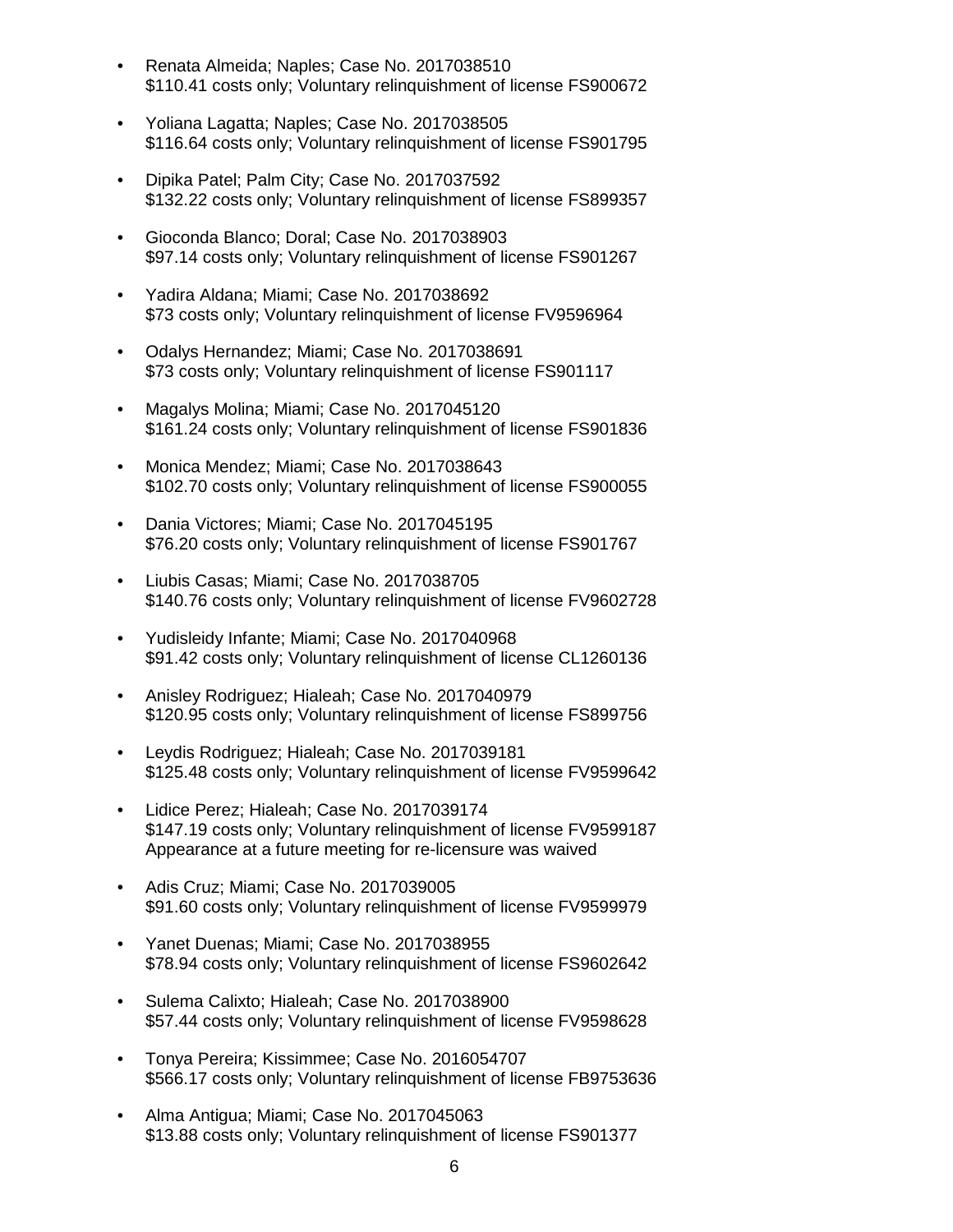### **Department Attorney Report**

Mr. Coniglio informed the Board that as of July 12, 2018, there were 280 open cosmetology cases in the legal section.

# **APPLICATIONS**

# **Hair Braiding Courses**

#### **Initial Review**

#### Glam Bar Studio – Classroom

After review, the Board moved to deny the course based on the course content being outside the scope of practice of a hair braiding registration, outdated sources and references, and grammatical errors.

#### Phenominal Hair Braiding – Classroom

After review, the Board moved to deny the course based on the course content being outside the scope of practice of a hair braiding registration, outdated sources and references, incorrect disinfection procedures, and grammatical errors.

#### 1 Healthy Hair Care Braids – Internet

Mr. George Pinkney was present for the meeting and was sworn in by the Court Reporter. After review, the Board moved to approve the course.

#### Hair For You – Internet

Ms. Sharon Johnson was present for the meeting and was sworn in by the Court Reporter. After review, Ms. Johnson requested that the course be withdrawn.

#### Ross Beauty Academy – Internet

Ms. Melody Ross and Ms. Amber Kirby were present for the meeting and were sworn in by the Court Reporter. After review, Ms. Ross requested that the course be withdrawn.

#### 1Salonlife Development Academy – Internet

After review, the Board moved to deny the course based on the course content being outside the scope of practice of a hair braiding registration, grammatical errors, outdated references, incorrect references, and grammatical errors.

#### Bly's School of Cosmetology – Classroom

Ms. Ryan Kearse was present for the meeting and was sworn in by the Court Reporter. After review, Ms. Kearse requested that the course be withdrawn.

#### Mane Life Academy – Classroom

Ms. Rakeshia Rogers and Mr. Troy Patrick were present for the meeting and were sworn in by the Court Reporter. After review, Ms. Rogers requested that the course be withdrawn.

#### Varietiez – Classroom

Ms. Teara Berry was present for the meeting and was sworn in by the Court Reporter. After review, the Board moved to deny the course based on the course content being outside the scope of practice of a hair braiding registration, outdated references, incorrect references, and grammatical errors.

#### Preferred Performance – Classroom

After review, the Board moved to deny the course based on the course content being outside the scope of practice of a hair braiding registration, outdated references, incorrect references, and grammatical errors.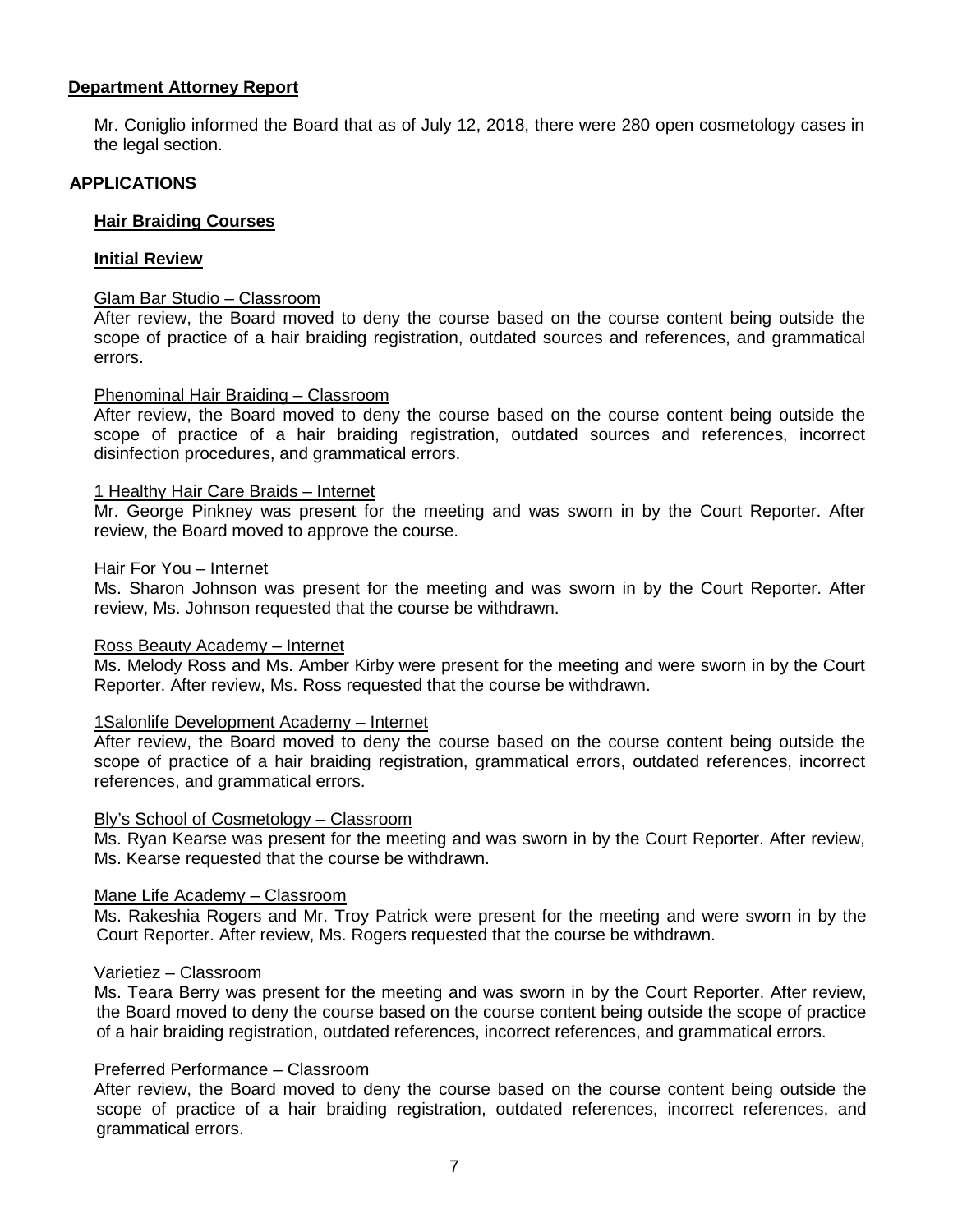# Orange Technical College Westside Campus

Ms. Patricia Nicholson was present for the meeting and was sworn in by the Court Reporter. After review, the Board moved to approve the course with the following contingencies: strike references to "MSDS" and replace with "SDS", strike references to "phenols", update reference dates, and correct all grammatical errors. The corrections must be submitted to the Executive Director within 30 days of the date of the order for approval.

#### Lavish Hair Creations – Classroom

Ms. Quteria Teague was present for the meeting and was sworn in by the Court Reporter. After review, Ms. Teague requested that the course be withdrawn.

#### Chinos Learning Center – Internet

Ms. Bryson was present for the meeting. After review, Ms. Bryson requested that the course be withdrawn.

#### Chinos Learning Center – Classroom

Ms. Bryson was present for the meeting. After review, Ms. Bryson requested that the course be withdrawn.

#### I AM HAIR – Classroom

Ms. Samantha Bryson was present for the meeting and was sworn in by the Court Reporter. After review, Ms. Bryson requested that the course be withdrawn.

#### I AM HAIR – Internet

Ms. Bryson was present for the meeting. After review, Ms. Bryson requested that the course be withdrawn.

#### **Hair Wrapping Courses**

#### **Informal Hearing**

#### JT Bruno – Classroom

Ms. Tiffany Ashbaugh was present for the meeting. Ms. Barineau noted that the course was denied at the October 16, 2017, Board meeting, based on the course content being outside the scope of practice of a hair braiding registration, outdated references, and incorrect references. After review, the Board moved to overturn the denial and approve the course.

#### **Initial Review**

#### Ga La Car Beauty & Styles Workshops – Classroom

Ms. Gail Carter was present for the meeting and was sworn in by the Court Reporter. After review, Ms. Carter requested that the course be withdrawn.

#### Ross Beauty Academy – Internet

Ms. Ross and Ms. Kirby were present for the meeting. After review, Ms. Ross requested that the course be withdrawn.

#### I AM HAIR – Internet

Ms. Bryson was present for the meeting. After review, Ms. Bryson requested that the course be withdrawn.

#### I AM HAIR – Classroom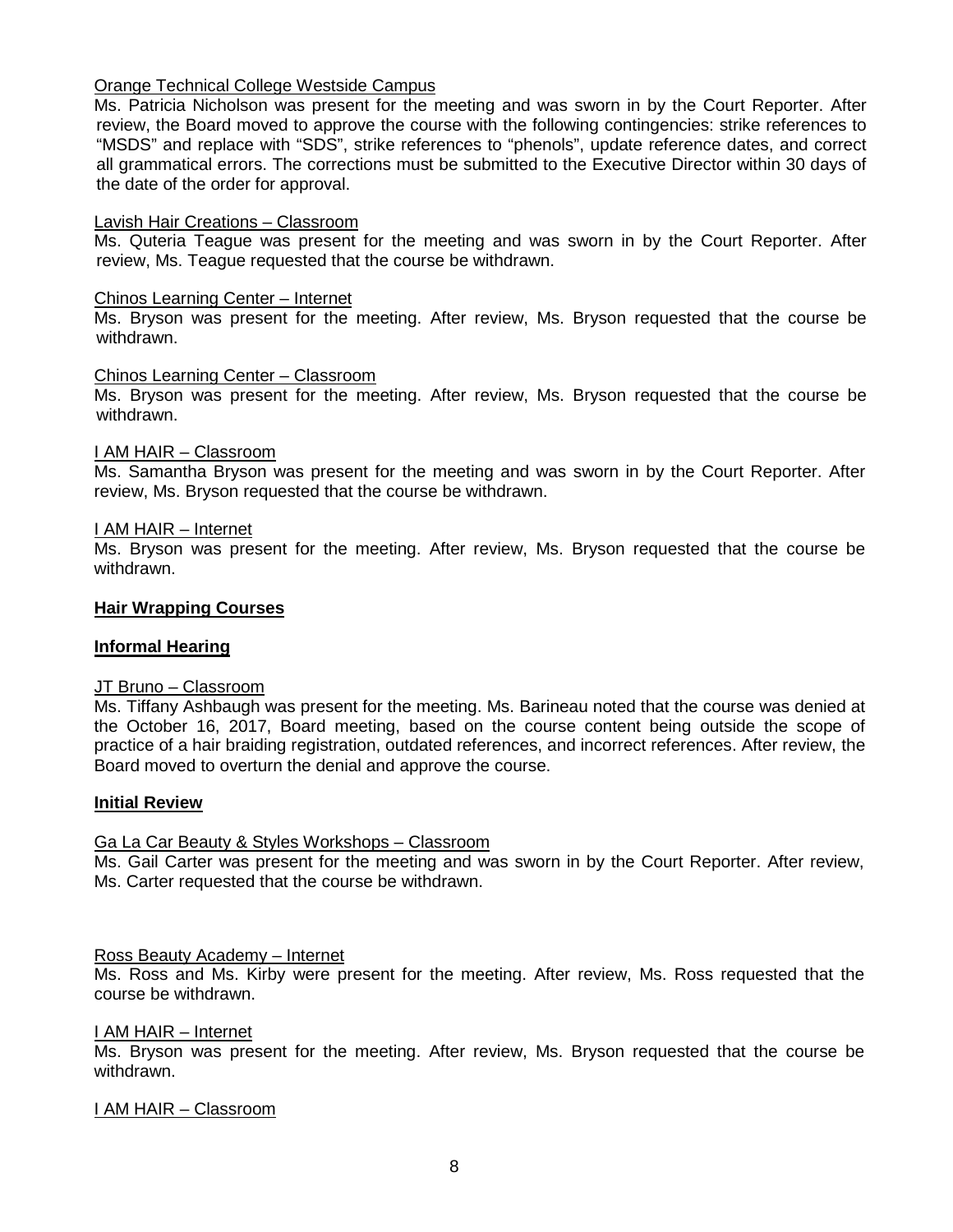Ms. Bryson was present for the meeting. After review, Ms. Bryson requested that the course be withdrawn.

#### Chinos Learning Center – Classroom

Ms. Bryson was present for the meeting. After review, Ms. Bryson requested that the course be withdrawn.

#### Chinos Learning Center – Internet

Ms. Bryson was present for the meeting. After review, Ms. Bryson requested that the course be withdrawn.

#### **Body Wrapping Courses**

#### **Initial Review**

# Ga La Car Beauty & Styles Workshops – Classroom

Ms. Carter was present for the meeting. After review, Ms. Carter requested that the course be withdrawn.

#### Prismatique – Classroom

After review, the Board moved to deny the course based on the course content being outside the scope of practice of a body wrapping registration, product driven, incorrect references, and incorrect disinfection procedures.

#### Bellasa Professional Institute – Classroom

After review, the Board moved to deny the course based on the course content being outside the scope of practice of a body wrapping registration, product driven, incorrect references, and incorrect disinfection procedures.

#### Beyond Institute and Career Center – Classroom

Ms. Sandra Rosario was present for the meeting and was sworn in by the Court Reporter. After review, Ms. Rosario requested that the course be withdrawn.

#### **Continuing Education Courses**

#### **Informal Hearing**

#### Maya's School of Beaute – Continuing Education 16 Hour Classroom

Ms. Maya Thomas was present for the meeting and was sworn in by the Court Reporter. Ms. Barineau noted that the course was denied at the April 16, 2018, Board meeting, based on incorrect references, outdated references, and grammatical errors. After review, the Board overturned the denial and approved the course with the following contingencies: correct all grammatical errors, strike all references to "MSDS" and replace with "SDS". The corrections must be submitted to the Executive Director within 30 days of the date of the order for approval.

#### **Initial Review**

#### Beauty and Health Institute – License Renewal 16 Hour Classroom

After review, the Board moved to deny the course based on incorrect references, and outdated references, and incorrect information.

#### Stay Current – CE Course 16 Hour Internet

Ms. Sylvia Peters was present for the meeting. After review, the Board moved to approve the course with the following contingencies: correct grammatical errors throughout the course materials, strike references to "MSDS" and replace with "SDS", and strike references to product brand names. The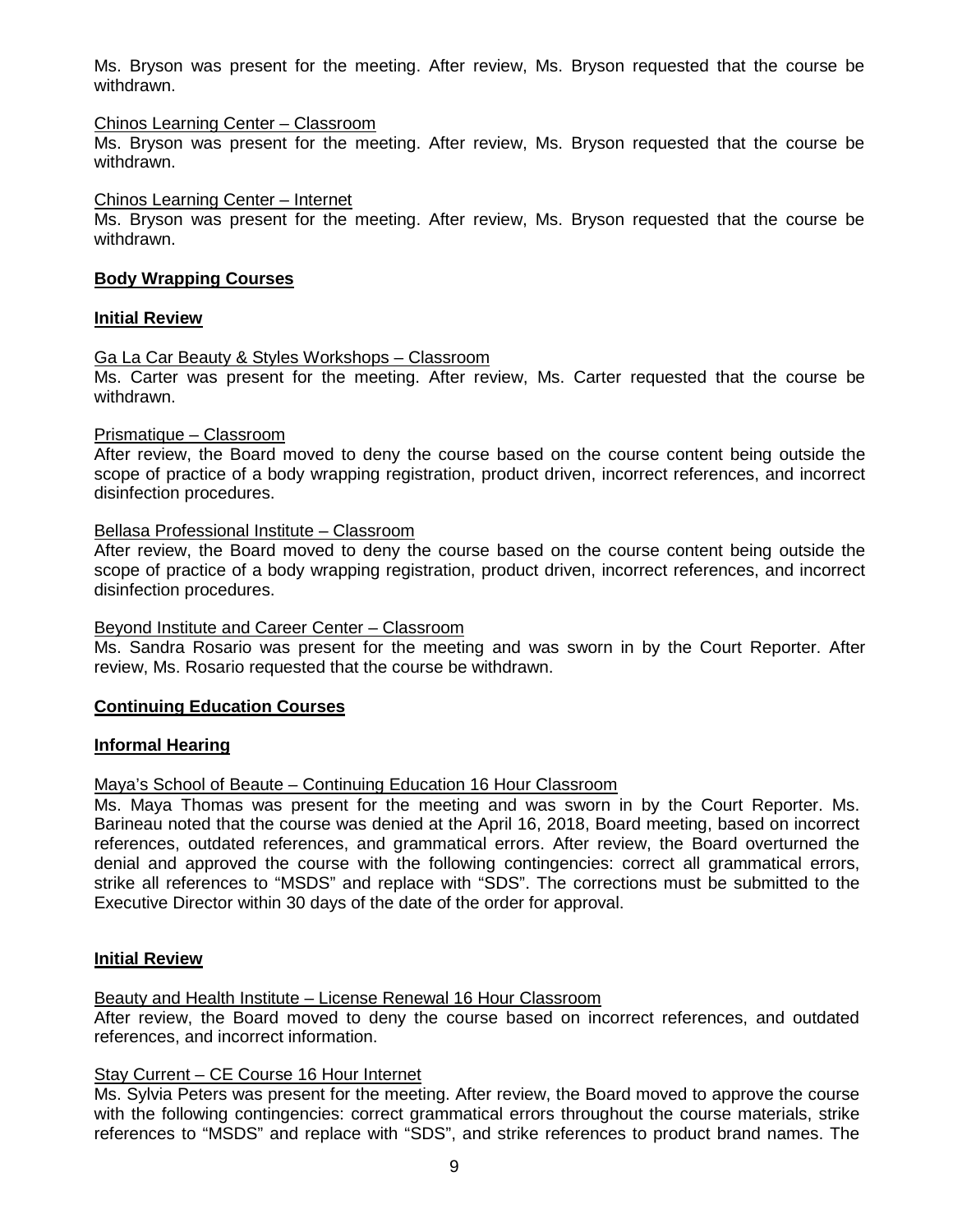corrections must be submitted to the Executive Director within 30 days of the date of the order for approval.

# Post – Continuing Education for Salon Professionals 16 Hour Correspondence

Ms. Stephanie Gutierrez and Ms. Tiffany Clark were present for the meeting and were sworn in by the Court Reporter. After review, the Board moved to approve the course with the following contingency: strike reference to "HIV jumping from apes to humans" in the course materials. The correction must be submitted to the Executive Director within 30 days of the date of the order for approval.

# Depileve Waxing Academy – 8 Hour Classroom

Ms. Dianna Derthick was present for the meeting and was sworn in by the Court Reporter. After review, Ms. Derthick requested that the course be withdrawn.

# Elite CME – Update for Salon Professionals 16 Hour Correspondence

After review, the Board moved to approve the course with the following contingency: strike references to "MSDS" and replace with "SDS". The correction must be submitted to the Executive Director within 30 days of the date of the order for approval.

# Elite CME – Update for Salon Professionals 16 Hour Internet

After review, the Board moved to approve the course with the following contingency: strike references to "MSDS" and replace with "SDS". The correction must be submitted to the Executive Director within 30 days of the date of the order for approval.

# Informed – Florida Cosmetology Update 16 Hour Correspondence

After review, the Board moved to approve the course with the following contingencies: update current fees and current salon square footage requirement, amend cleansing of the foot spas after daily cleaning from every two weeks to weekly, and update Board of Cosmetology office address. The corrections must be submitted to the Executive Director within 30 days of the date of the order for approval.

# Informed – Florida Cosmetology Update 16 Hour Internet

After review, the Board moved to approve the course with the following contingencies: update current fees and current salon square footage requirement, amend cleansing of the foot spas after daily cleaning from every two weeks to weekly, and update Board of Cosmetology office address. The corrections must be submitted to the Executive Director within 30 days of the date of the order for approval.

# The Glam Cult – Elleebana Lash Lift 4 Hour Classroom

After review, the Board moved to deny the course based on the course content being product drivenn, grammatical errors, incorrect references, and incorrect disinfection procedures.

# The Glam Cult – Elleebana Lash Lift 4 Hour Internet

After review, the Board moved to deny the course based on the course content being product drivenn, grammatical errors, incorrect references, and incorrect disinfection procedures.

# The Glam Cult – Lash & Brow Tinting 4 Hour Classroom

After review, the Board moved to deny the course based on the course content being product drivenn, grammatical errors, incorrect references, and incorrect disinfection procedures.

#### CE Institute – CE Course 16 Hour Internet

Ms. Selena Belisle was present for the meeting and was sworn in by the Court Reporter. After review, the Board moved to approve the course with the following contingencies: strike references to "MSDS" and replace with "SDS", strike reference to "HIV jumping from apes to humans" in the course materials, strike reference to estheticians as facial or full specialists, and correct headings under curly and kinky hair in course materials. The corrections must be submitted to the Executive Director within 30 days of the date of the order for approval.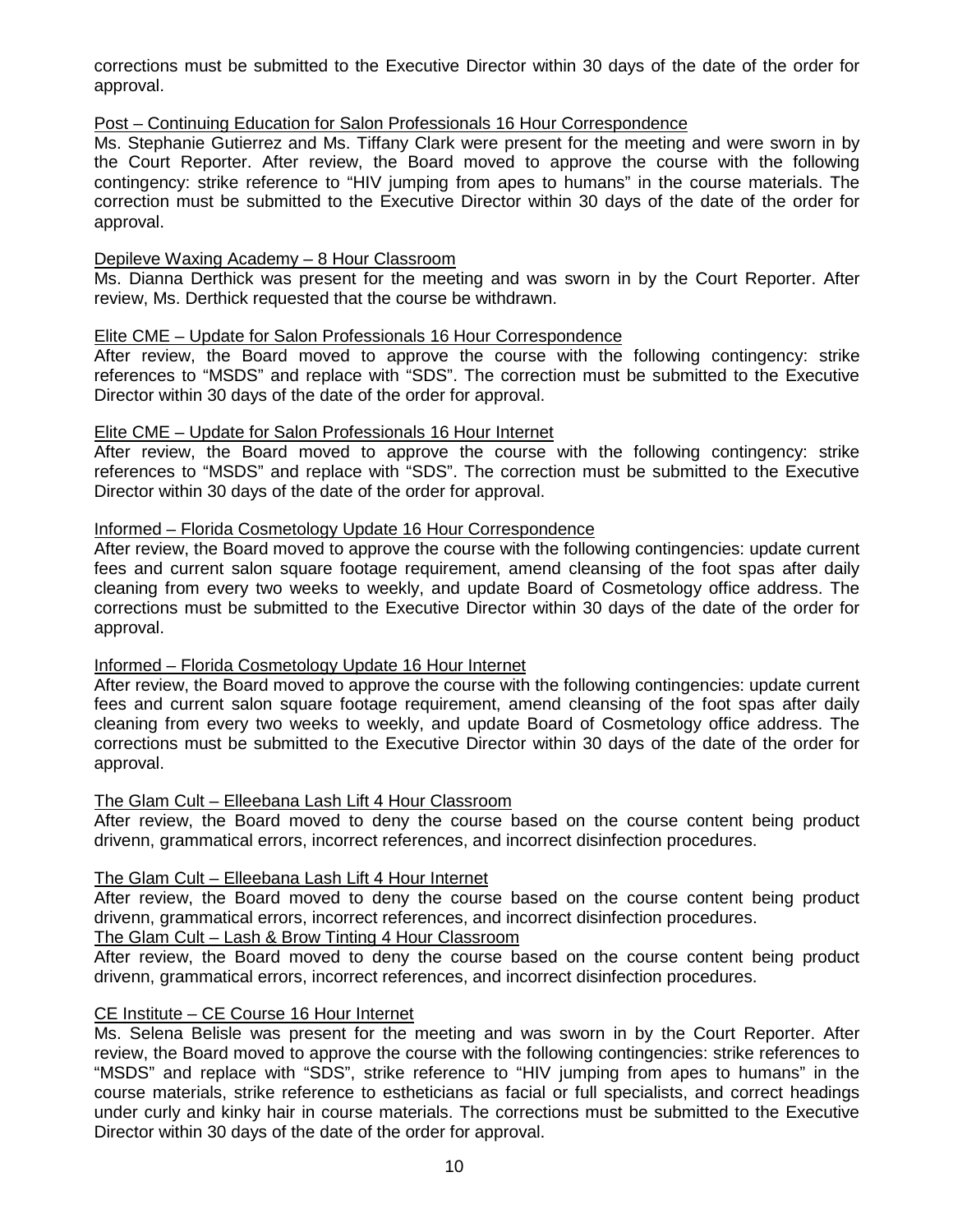# CE Institute – HIV/AIDS Education 2 Hour Internet

Ms. Belisle was present for the meeting. After review, the Board moved to approve the course with the following contingency: strike reference to "HIV jumping from apes to humans" in the course materials. The correction must be submitted to the Executive Director within 30 days of the date of the order for approval.

# CE Institute – Sanitation & Sterilization 3 Hour Internet

Ms. Belisle was present for the meeting. After review, the Board moved to approve the course with the following contingency: strike reference to "fish pedicures" in the course materials. The correction must be submitted to the Executive Director within 30 days of the date of the order for approval.

# CE Institute – OSHA Training 1 Hour Internet

Ms. Belisle was present for the meeting. After review, the Board moved to approve the course with the following contingency: strike references to "MSDS" and replace with "SDS" and strike reference to "fish pedicures" in the course materials. The correction must be submitted to the Executive Director within 30 days of the date of the order for approval.

CE Institute – Worker's Compensation 1 Hour Internet Ms. Belisle was present for the meeting. After review, the Board moved to approve the course.

CE Institute – Medical Concerns for Working w/Seniors & Geriatrics 1 Hour Internet Ms. Belisle was present for the meeting. After review, the Board moved to approve the course.

CE Institute – Medical Concerns for Working w/Seniors & Geriatrics 1 Hour Classroom Ms. Belisle was present for the meeting. After review, the Board moved to approve the course.

CE Institute – Hawaiian Loimi Lomi Facial 6 Hour Classroom Ms. Belisle was present for the meeting. After review, the Board moved to approve the course.

CE Institute – Hawaiian Loimi Lomi Facial 1 Hour Classroom Ms. Belisle was present for the meeting. After review, the Board moved to approve the course.

CE Institute – A Lesson in Oncology Concerns for Medspa Services 1 Hour Classroom

Ms. Belisle was present for the meeting. After review, the Board moved to approve the course with the following contingency: strike references to "MSDS" and replace with "SDS". The correction must be submitted to the Executive Director within 30 days of the date of the order for approval.

CE Institute – Medical Considerations & Contraindications for Personal Service Providers 4 Hour Internet

Ms. Belisle was present for the meeting. After review, the Board moved to approve the course.

#### CE Institute – Environmental Issues 1 Hour Internet

Ms. Belisle was present for the meeting. After review, the Board moved to approve the course with the following contingency: strike references to "MSDS" and replace with "SDS". The correction must be submitted to the Executive Director within 30 days of the date of the order for approval.

# CE Institute – Chemical Makeup 2 Hour Internet

Ms. Belisle was present for the meeting. After review, the Board moved to approve the course with the following contingency: strike references to "MSDS" and replace with "SDS". The correction must be submitted to the Executive Director within 30 days of the date of the order for approval.

#### CE Institute – Laws & Rules 2 Hour Internet

Ms. Belisle was present for the meeting. After review, the Board moved to approve the course.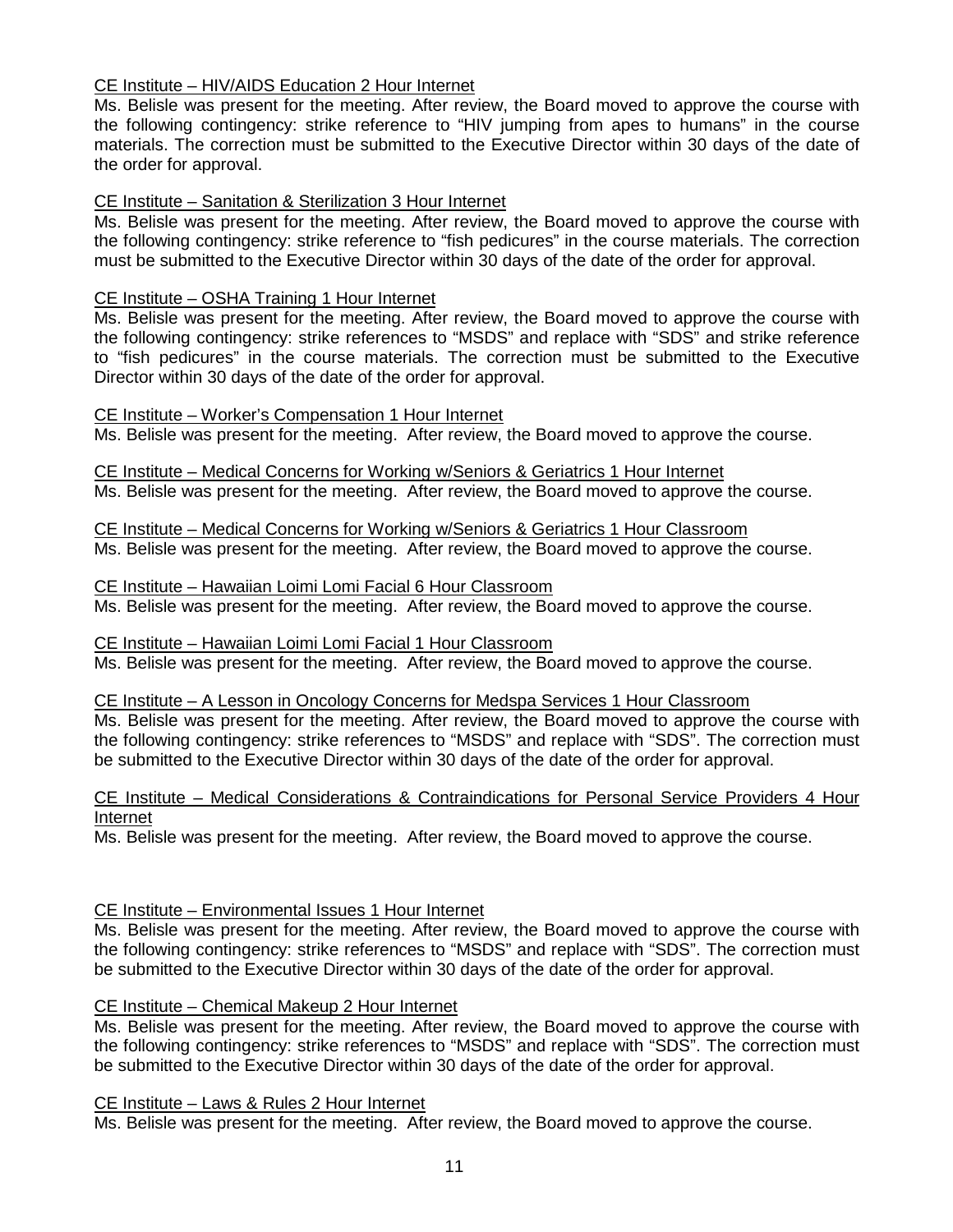# Advanced Massage Techniques – HIV/AIDS 2 Hour Internet

Ms. Ivy Hultquist and Mr. Aaron Hultquist were present for the meeting and were sworn in by the Court Reporter. After review, the Board moved to approve the course.

### Advanced Massage Techniques – Continuing Education 16 Hour Internet

Mr. and Ms. Hultquist were present for the meeting. After review, the Board moved to approve the course.

# **Initial HIV/AIDS Courses**

#### **Initial Review**

#### Infinite Beauty Institute – Internet

After review, the Board moved to approve the course with the following contingencies: update references, add missing sources and references in the course materials. The corrections must be submitted to the Executive Director within 30 days of the date of the order for approval.

#### Chinos Learning Center – Internet

Ms. Bryson was present for the meeting. After review, Ms. Bryson requested that the course be withdrawn.

#### Chinos Learning Center – Classroom

Ms. Bryson was present for the meeting. After review, Ms. Bryson requested that the course be withdrawn.

#### Post – Correspondence

Ms. Gutierrez and Ms. Clark were present for the meeting. After review, the Board moved to approve the course with the following contingency: strike reference to "HIV jumping from apes to humans" in the course materials. The correction must be submitted to the Executive Director within 30 days of the date of the order for approval.

#### Ga La Car Beauty & Styles Workshops – Classroom

Ms. Carter was present for the meeting. After review, Ms. Carter requested that the course be withdrawn.

#### **NEW BUSINESS**

#### **Declaratory Statement – Mary Adkins**

After discussion, the Board denied to respond to the request as it was deemed legally insufficient.

#### **OTHER BUSINESS**

#### **Executive Director Report**

#### Financial Report for Period Ending March 2018

Ms. Barineau reported that the balance in the Board's operating account as of March 31, 2018, was over \$7 million, and the balance in their unlicensed activity account was over \$3.5 million for the same period.

#### **Correspondence**

Complaints and Investigative Statistics – July 2017 – May 2018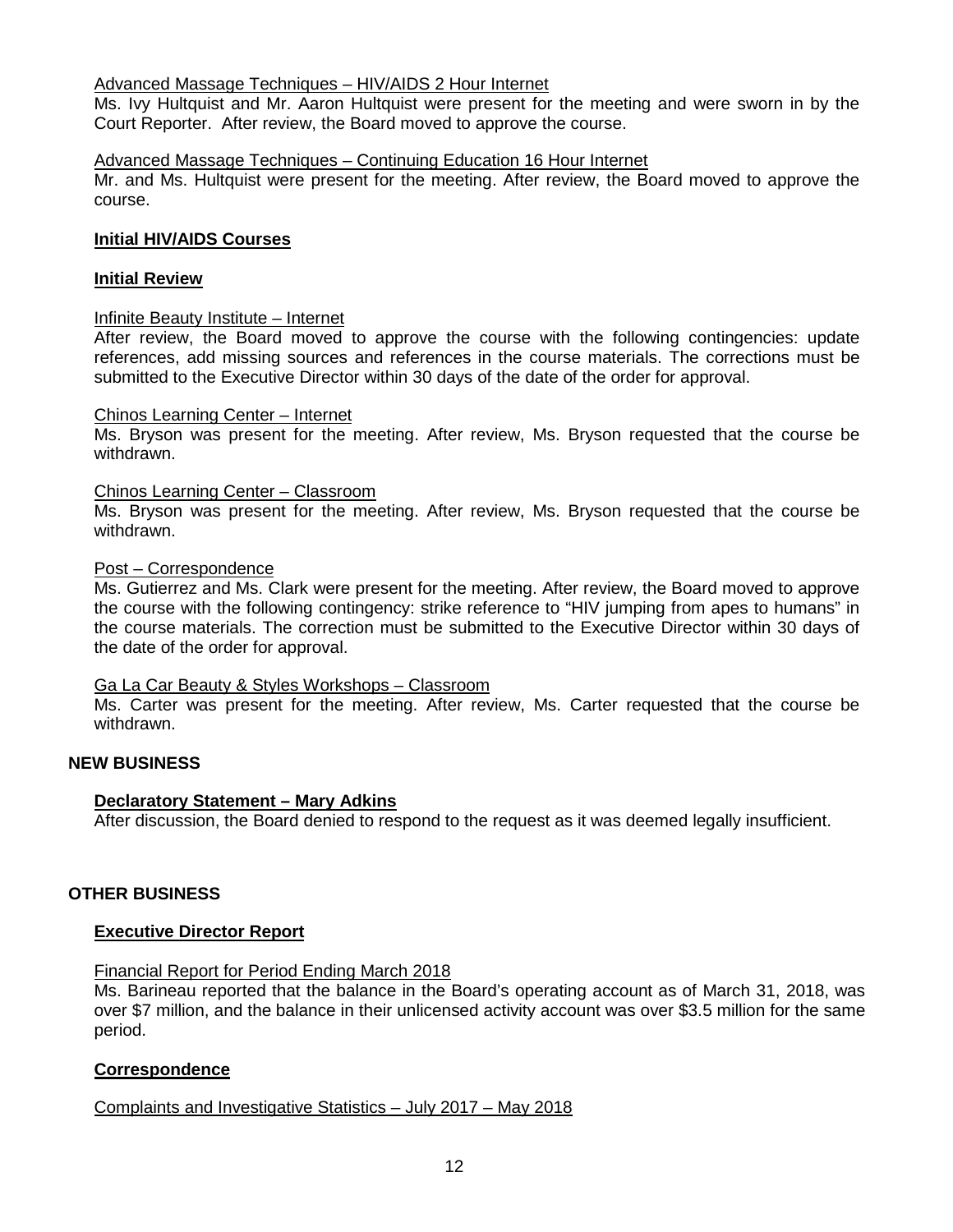Ms. Barineau informed the Board that the Complaints and Investigative Statistics Report was included in the agenda for informational purposes.

# Cosmetology Examination Summary – January 2018 – May 2018

Ms. Barineau informed the Board that the Cosmetology Examination Summary was included in the agenda for informational purposes.

# **Elections**

The Board unanimously elected Ms. Rhonda Griffis, Chair, and Ms. Robin Tabano, Vice Chair, of the Florida Board of Cosmetology.

# **Dates and Locations of Future Meetings**

October 8-9, 2018 – Daytona Beach January 14-15, 2019 – Destin April 8-9, 2019 – Fernandina Beach July 22-23, 2019 – Celebration

# **ADJOURNMENT**

There being no further business, the meeting was adjourned at approximately 6:00 p.m.

# **Tuesday, July 17, 2018**

The Board of Cosmetology meeting was called to order at approximately 9:00 a.m., by Chair Tabano.

Robin Tabano, Chair Rhonda Griffis, Vice Chair **Adrienne Harvey** Adrienne Harvey Jared Sutherland Laurel Candelario Fran Poppell

# **Board Members Present**<br> **Robin Tabano. Chair**<br> **Board Members Absent**<br> **Board Members Absent**<br> **Board Members Absent**

# **Other Persons Present**

Robyn Barineau, Executive Director, Department of Business and Professional Regulation (DBPR) Larissa Vaughn, Division of Regulation, DBPR Lynette Norr, Assistant Attorney General, Office of the Attorney General Anthony Coniglio, Assistant General Counsel, Office of the General Counsel, DBPR Heather Howard, Court Reporter

The meeting was opened with a roll call and a quorum was established. The Board excused the absences of Ms. Stephania Streit and Ms. Adrienne Harvey from the meeting.

# **APPROVAL OF MINUTES**

The Board approved the minutes from the April 16-17, 2018, Board meeting.

# **APPLICATIONS**

#### **Licensure Applications**